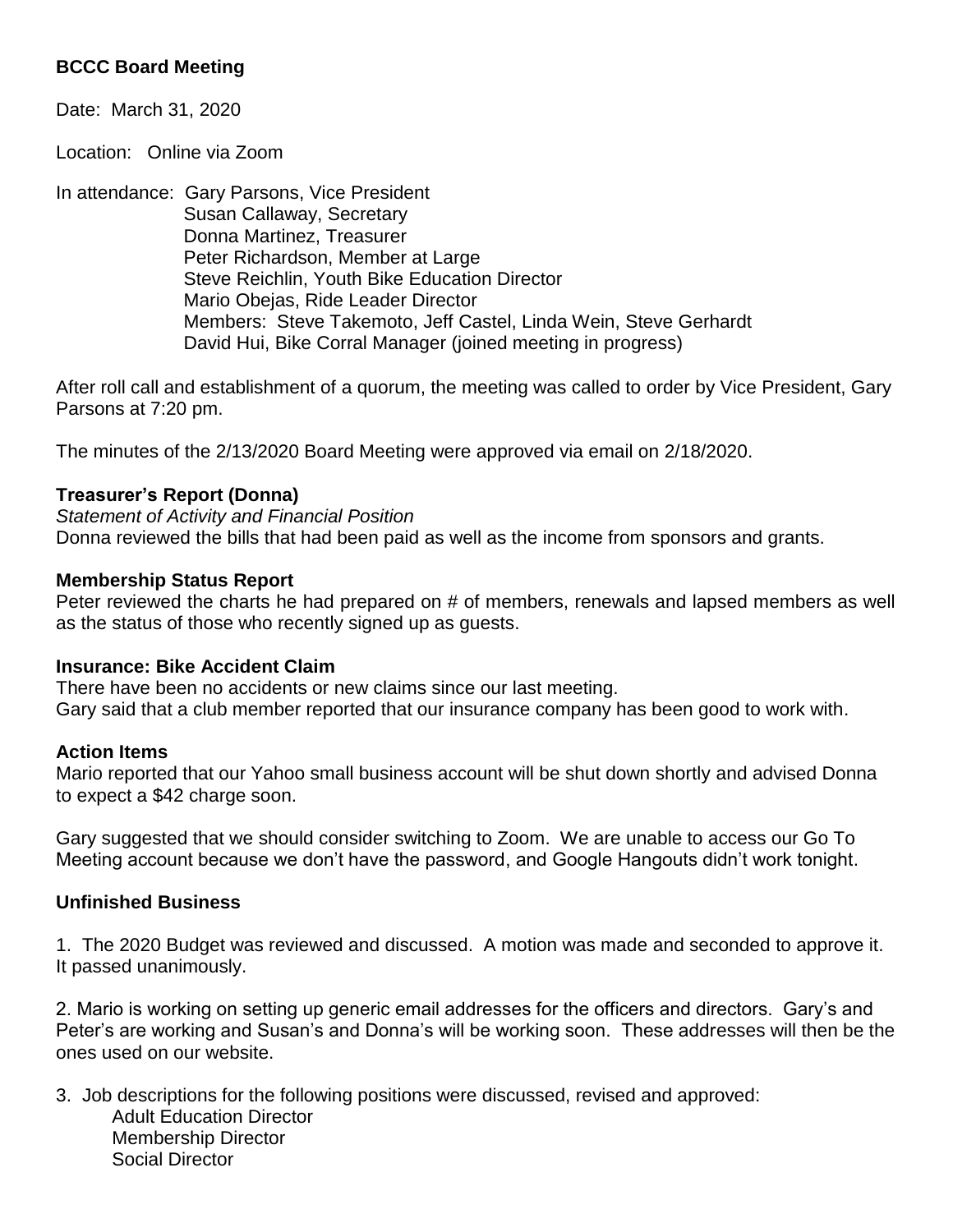4. Steve Reichlin reported that our contract negotiations with HBCSD were on hold due to Covid-19 and will be resumed at the appropriate time.

5. Both Jim and Steve provided Brian Day, RBPD, with information for their grant application to the Office of Traffic Safety. We requested funding to cover 6 bike and 6 pedestrian events. Notification of OTS grants funded is usually received in July.

6. Increasing instructors' pay rate was not discussed; will be added to April agenda.

7. No additional information was available on setting up a Club Ambassador Program to welcome new L4 & 5 Riders.

8. Our 2020 T-shirt order as well as our Voler order are on hold because of factory closures due to Covid-19.

# **New Business**

1. The proposed contract with BeachLife Festival was discussed. Gary will contact Jim and/or Ryan at Beach Life to obtain the document and change the wording regarding the personnel provided before signing. David Hui indicated he thought the club could recruit enough volunteers to support both this event and Fiesta Hermosa which are scheduled to be held a week apart in August/September. The cost of the new banners for the second corral will be paid for out of Beach Life's \$1300 donation.

s

2. Jim Hannon sent a letter of resignation to the Board on March 25<sup>th</sup>. A letter/email will be sent to club members after tonight's meeting to notify them of this.

3. Per Club Bylaws, Gary Parsons, Vice President becomes the President upon Jim's resignation. Gary and Donna will wait until the Covid-19 restrictions are relaxed to make the necessary changes to the Club's bank account. Jim Hannon's name will be removed from the BCCC Union Back account and Gary Parsons add as new signatory. Jim's BCCC debit card and online access will be inactivated.

4. An announcement will be sent to members notifying them of the open Vice President position and asking interested members to apply by April 15. The Board will review the applications and choose someone to fill the position by the end of April.

5. We need to change the BCCC mailing address and Gary proposed obtaining a mailbox/address at the UPS store in Redondo Beach on PCH near Beryl. Pricing, access and services were reviewed. A motion to use this UPS location was made, seconded and passed unanimously. (Timing of this will depend on local Covid-19 restrictions.)

6. Selling the trailer was discussed because it has not been useful for the Youth Safety Education Program. BCHD provided the funding for the trailer, so we need to find out if they want it. If not, we need to ask if we should return the money from the sale or use it for our Safety Education Program.

*Action Item: Gary to find out who we should contact at BCHD and obtain paperwork from Jim.*

7. Changing our fiscal year so it starts in July rather than January was discussed. It would align better with our Youth Safety Education Program as well as with funding cycles for most grants.

*Action: Gary will contact Matt Peck to find out how we would go about making this change.*